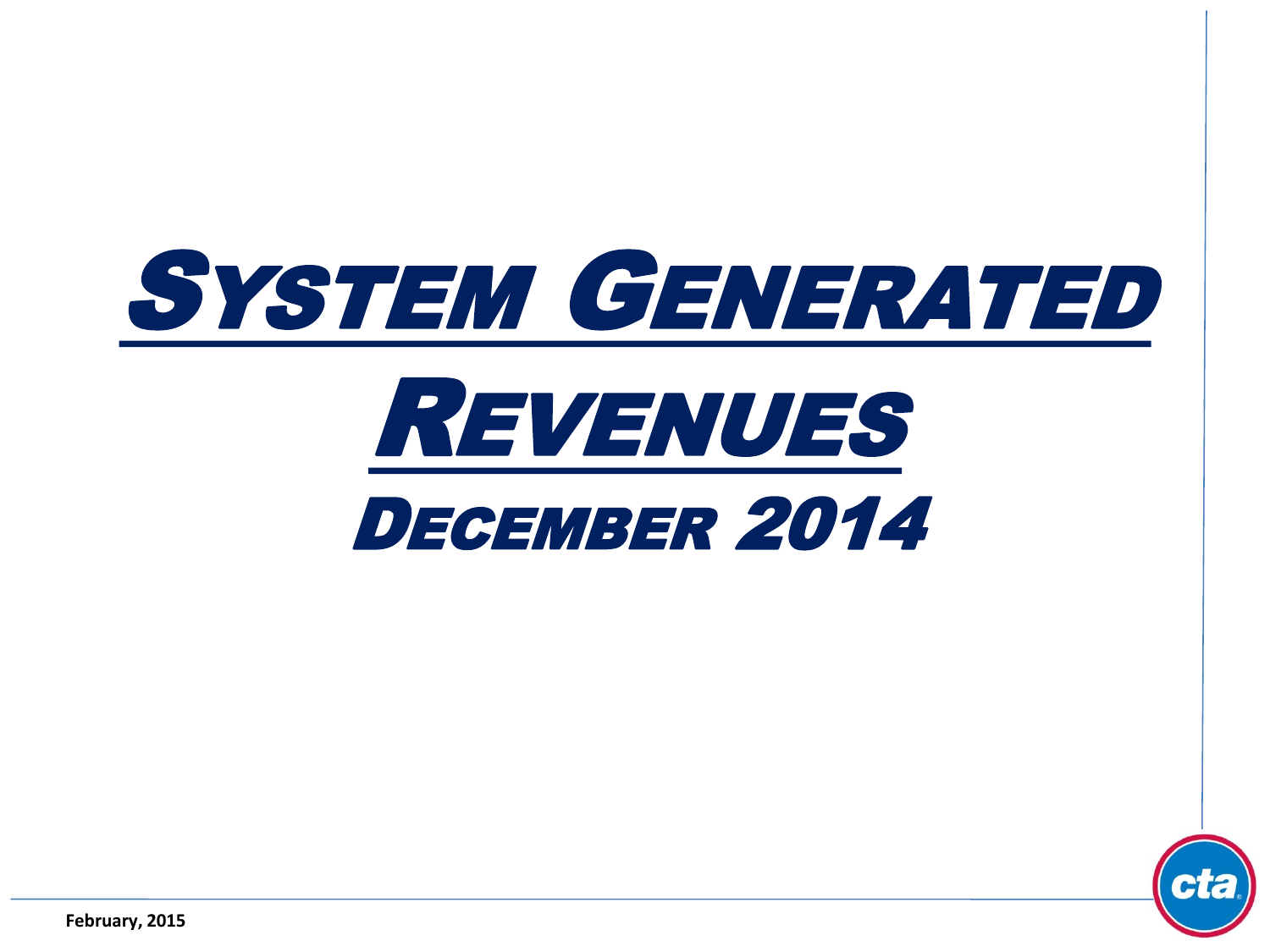# DECEMBER REVENUES: VARIANCE TO BUDGET

| <b>Dollars in Millions</b>                 | <b>Actual</b>   | <b>Variance</b> | <b>Variance</b> |  |
|--------------------------------------------|-----------------|-----------------|-----------------|--|
|                                            | <b>December</b> | to              | to              |  |
|                                            | 2014            | <b>Budget</b>   | <b>DEC 2013</b> |  |
| Farebox                                    | \$29.6M         |                 |                 |  |
| Passes                                     | \$16.9M         |                 |                 |  |
| <b>Fare and Pass Total</b>                 | \$46.5M         |                 |                 |  |
| <b>Reduced Fare Subsidy</b>                | \$3.5M          |                 |                 |  |
| Non-Farebox                                | \$4.9M          |                 |                 |  |
| <b>Revenue Total</b>                       | \$54.9M         |                 |                 |  |
| <b>Average Fare (Dollars)</b>              | \$1.15          |                 |                 |  |
| <b>Free Rides</b>                          | 5.8M            |                 |                 |  |
| Free Rides is 0.1M more than December 2013 |                 |                 |                 |  |

3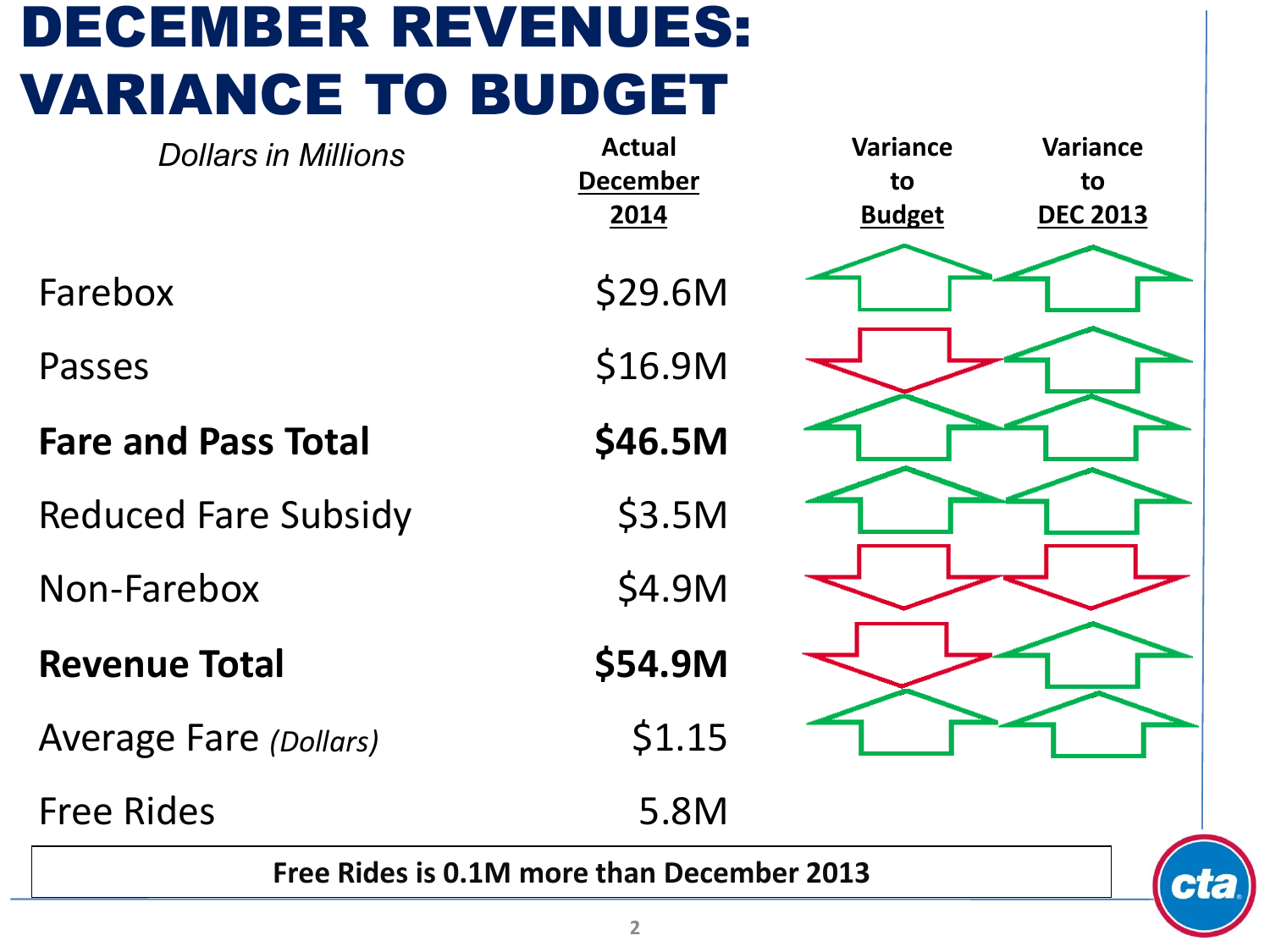### YEAR TO DATE REVENUES: VARIANCE TO BUDGET

| <b>Dollars in Millions</b>                           | <b>Actual</b><br><b>December</b><br><b>2014 YTD</b> | Variance<br>to<br><b>Budget YTD</b> | Variance<br>to<br><b>2013 YTD</b> |
|------------------------------------------------------|-----------------------------------------------------|-------------------------------------|-----------------------------------|
| Farebox                                              | \$364.1M                                            | 13.5M                               | 40.8M                             |
| Passes                                               | \$219.2M                                            |                                     | 31.5M                             |
| <b>Fare and Pass Total</b>                           | \$583.3M                                            | 9.8M                                | 9.3M                              |
| <b>Reduced Fare Subsidy</b>                          | \$28.3M                                             | 6.9M                                | 6.4M                              |
| Non-Farebox                                          | \$69.1M                                             | 7.6M                                | 4.0M                              |
| <b>Revenue Total</b>                                 | \$680.7M                                            | 4.7M                                | 11.7M                             |
| <b>Average Fare (Dollars)</b>                        | \$1.13                                              |                                     | \$0.05                            |
| <b>Free Rides</b>                                    | 78.3M                                               |                                     |                                   |
| Free Rides is 7.1M more than December 2013 YTD<br>ct |                                                     |                                     |                                   |
|                                                      |                                                     |                                     |                                   |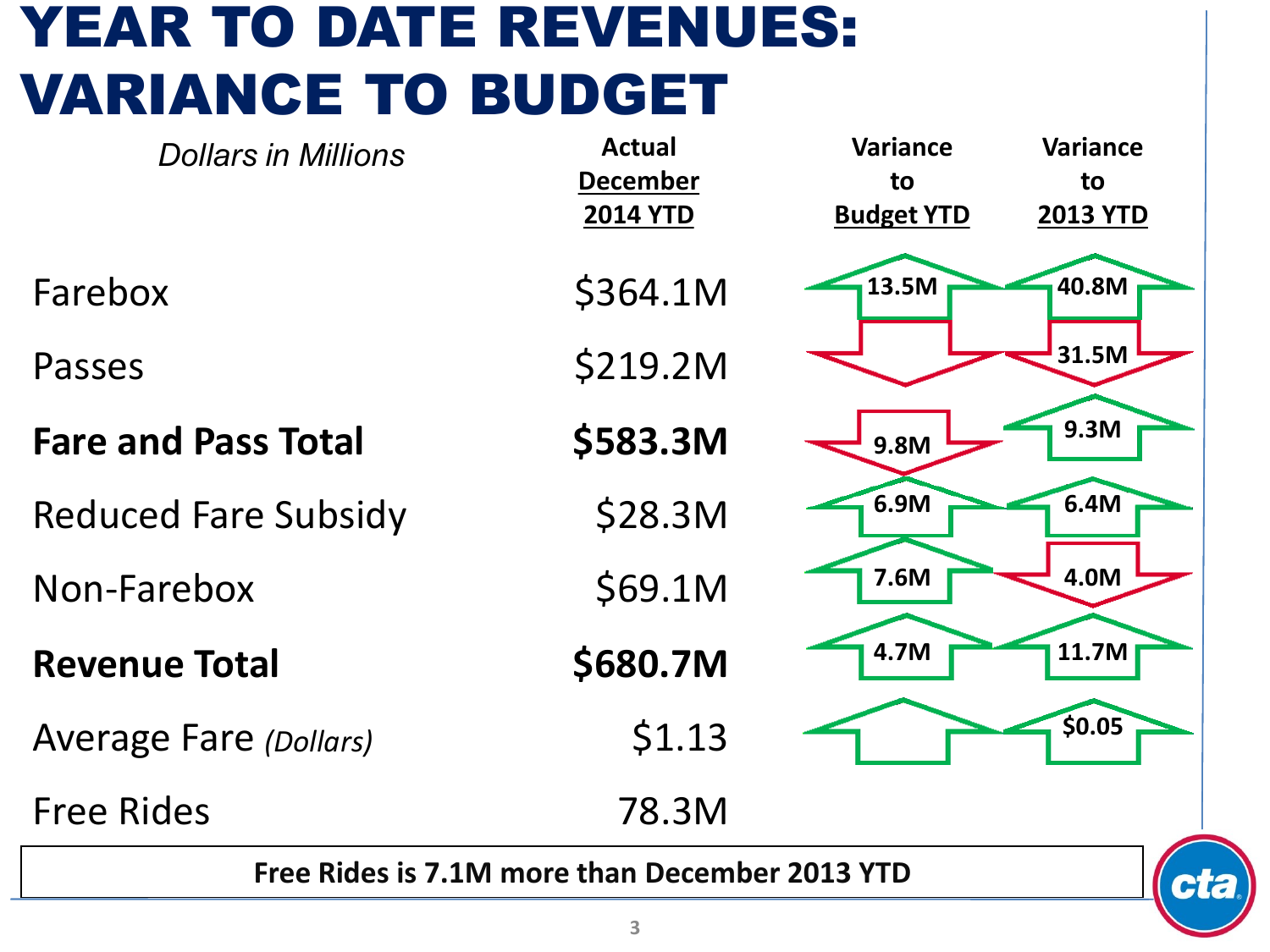

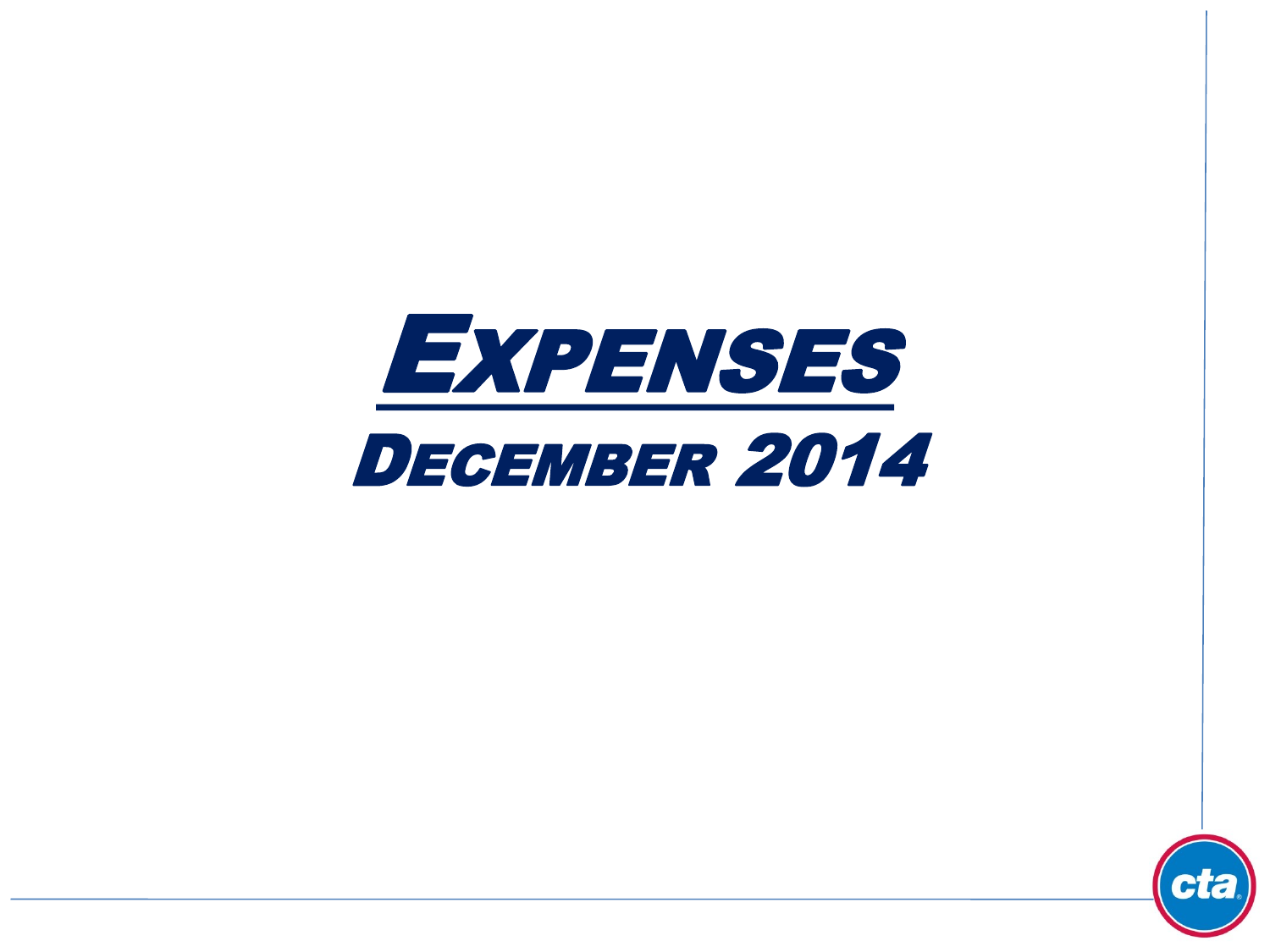# DECEMBER EXPENSES: VARIANCE TO BUDGET

*Dollars in Thousands*

| Category                                | <b>Actual</b><br>2014 | Favorable/<br>(Unfavorable)<br><b>Variance to</b><br><b>Budget</b> |
|-----------------------------------------|-----------------------|--------------------------------------------------------------------|
| Labor                                   | 81,311                | 3,704                                                              |
| <b>Material</b>                         | 8,703                 | (3, 553)                                                           |
| <b>Fuel</b>                             | 6,248                 | (1, 375)                                                           |
| <b>Power</b>                            | 2,827                 | (417)                                                              |
| <b>Provision Injuries &amp; Damages</b> | 3,500                 | (3,500)                                                            |
| <b>Purchase of Security Services</b>    | 1,275                 | (59)                                                               |
| <b>Other Expenses</b>                   | 23,535                | 420                                                                |
| <b>Total Operating Expenses</b>         | 127,399               | (4, 781)                                                           |

**Other expenses consist of: Utilities, Advertising & Promotions, Travel & Meetings, Contractual Services, Leases & Rentals, Pension Obligation Bond, and General Expenses.**

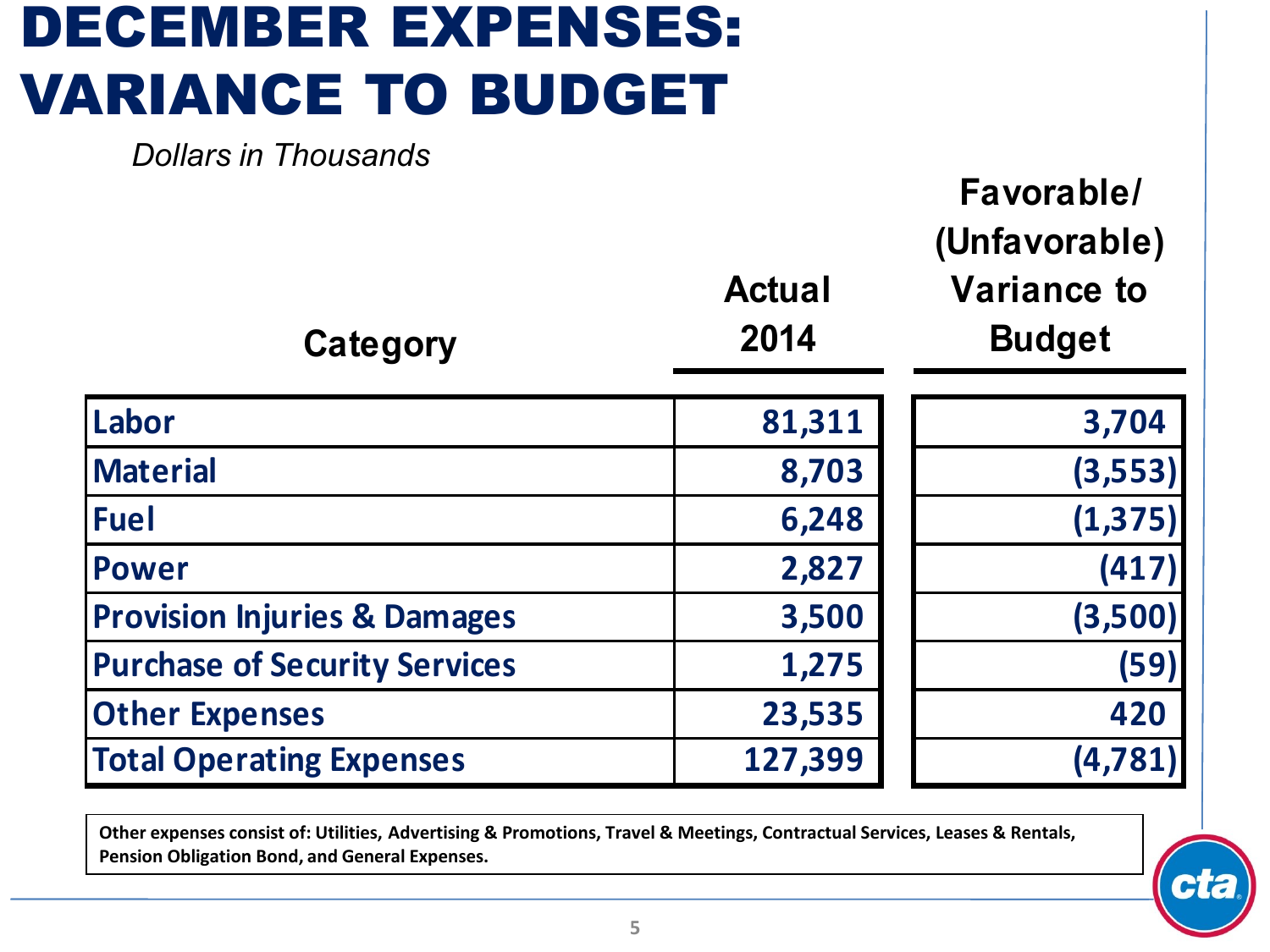### YEAR TO DATE EXPENSES: VARIANCE TO BUDGET

*Dollars in Thousands*

| Category                                | <b>Actual</b><br><b>YTD 2014</b> | Favorable/<br>(Unfavorable)<br><b>YTD Variance</b><br>to Budget |
|-----------------------------------------|----------------------------------|-----------------------------------------------------------------|
| Labor                                   | 959,985                          | 13,714                                                          |
| <b>Material</b>                         | 75,963                           | (14, 163)                                                       |
| <b>Fuel</b>                             | 59,476                           | 769                                                             |
| <b>Power</b>                            | 33,568                           | (6, 123)                                                        |
| <b>Provision Injuries &amp; Damages</b> | 3,500                            | (3,500)                                                         |
| <b>Purchase of Security Services</b>    | 13,628                           | 459                                                             |
| <b>Other Expenses</b>                   | 242,910                          | 4,663                                                           |
| <b>Total Operating Expenses</b>         | 1,389,030                        | (4, 181)                                                        |

**Other expenses consist of: Utilities, Advertising & Promotions, Travel & Meetings, Contractual Services, Leases & Rentals, Pension Obligation Bond, and General Expenses.**

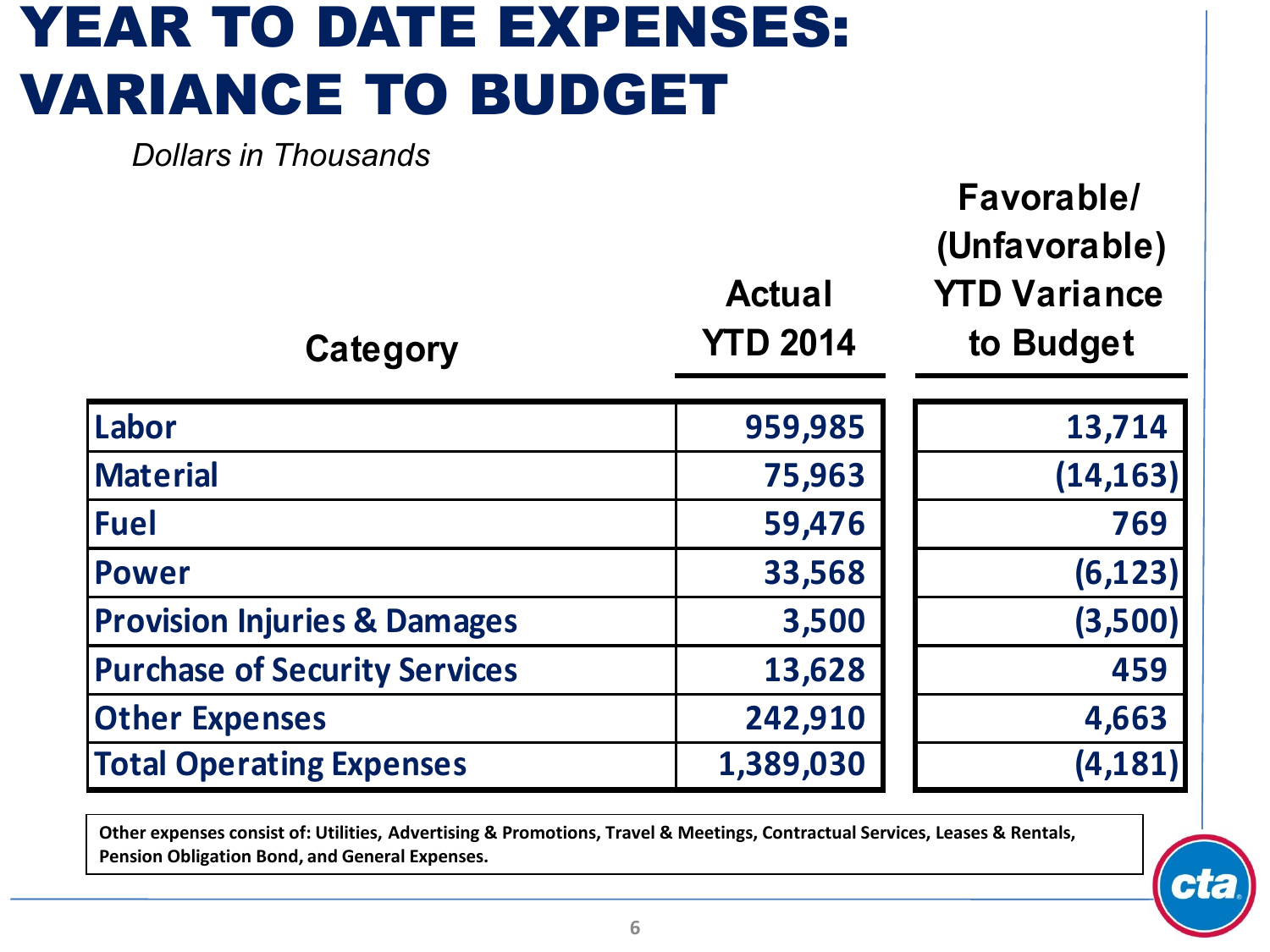### FULL YEAR FINANCIAL SUMMARY

*Dollars in Millions*

|                                  | <b>Actual</b>             |                   |
|----------------------------------|---------------------------|-------------------|
|                                  | December 2014 Variance to |                   |
|                                  | <b>YTD</b>                | <b>Budget YTD</b> |
| <b>System Generated Revenues</b> | \$680.7M                  | \$4.7M            |
| <b>System Expenses</b>           | \$1,389.0M                | \$(4.2M)          |
| <b>Total System Surplus</b>      |                           | \$0.5M            |